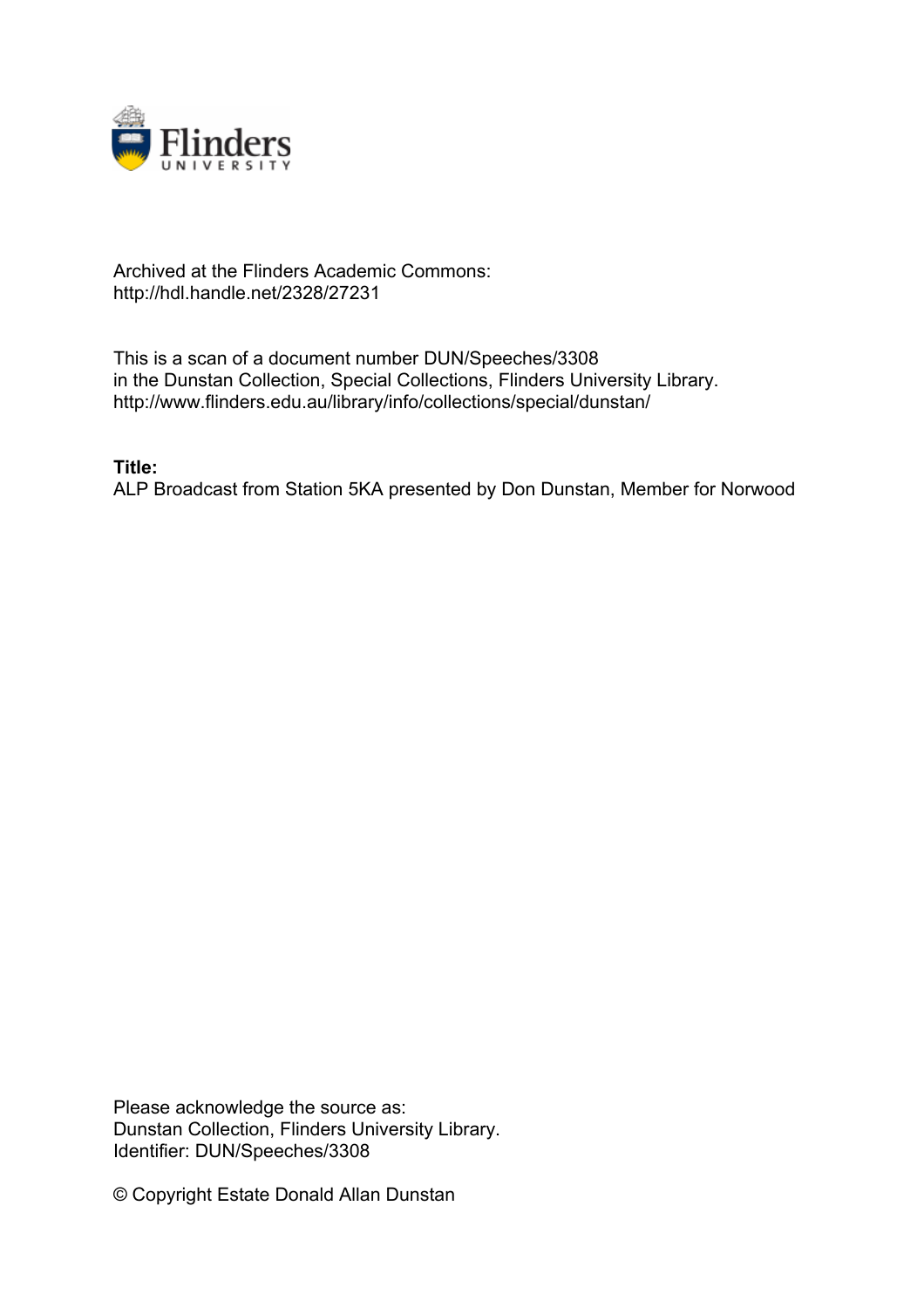## **A.L.P. BROADCAST FROM STATION 5KA 5/6/61 PRESENTED BY DON DUNSTAN - MEMBER FOR NORWOOD**

**Good Evening,** 

**It would appear from the correspondence columns of "The Advertiser" that the L.C.L. through people writing under non-deplumes is attempting to develop a most extraordinary argument concerning democracy and decentralisation in this State. Since this involves very strange cerebral process which could hardly be called reasoning, it would be instructive to examine it.** 

**The argument runs this way. ^The Labor Party says it believes in decentralisation. But it also says it believes in one vote one value. To get one vote value, each electoral district would have to contain as nearly as possible the same number of voters as**  every other district. As  $63\frac{2}{100}$  of S.A.'s population lives in the **metropolitan area of Adelaide, this would mean 63% of members of**  Parliament would be elected by the people of Adelaide and only 37% *h*  **by the rest of the people of the State. This would give control of "vo-^i** *TCk LLfrumiL\**  parliament to *k*delaide, and that is the antithesis, they say, of **decentralisation. They say the city would rule the country and that would be unfair.** 

**This arbitrary division of the State into city and country is quite fallacious. Not all people who live in the city have identical interest or vote the same way. The sane is true of country areas. The city people need development of the country areas - they need country production and country markets. In the same way country people could not do without the city's industrial production and markets. They are interdependent.** 

**Let's have a look at the two words "democracy" and "decentralisation".** 

**"Democracy", a word coming from a Greek root, means literally "** peoples rule". That means that the basis of election shall be **that people, human beings, shall decide on the Government. The Labor Party is a Party which believes in democracy. We say, as does**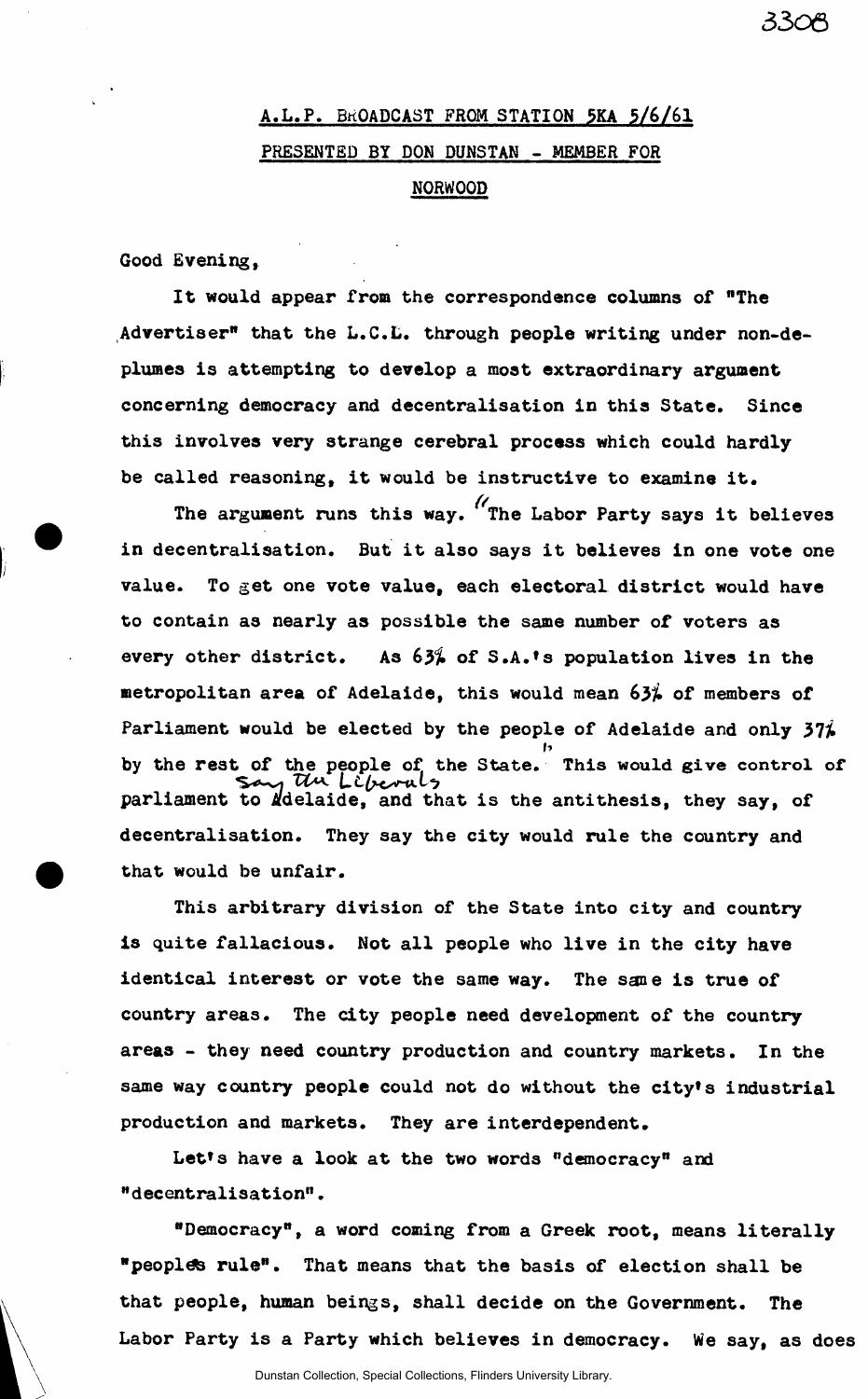**every democratic body, that It doesn't matter where people live or what they own, or what they work at which gives them the right to vote, it is merely that they are people. Every sensible citizen would be in accord with that viow. The Labor Party's electoral policy then is that there should be a House of Assembly of members representing single electorates. The electoral boundaries should be drawn by an independent electoral commission, with electoral districts made as nearly equal in number of voters as possible. These seats should be re-aligned periodically to allow for shifts of population.** 

**Now that is a policy which is in accordance with democracy. What of the other word "decentralisation". Well, we might ask - decentralisation of what? Labor is quite clear on that point. Decentralisation of population, industry and facilities. That is Labor Policy. If there is a decentralisation of these things, in due course there will be more members representing country districts in the House of Assembly under the principle of one Vote one value than would be representing the metropolitan area.** 

*But* **if we don't have Labor's democratic electoral policy we won't, get decentralisation of people industry and facilities. Since one vote one value was cut out of the South Australian**  constitution, the weighted rural vote has produced centralisation **of people, industry and facilities not decentralisation. Before one vote one value was abolished, the country areas contained just**  on  $60\%$  of South Australia's population - now they contain only **The point is that our L.C.L. governments dare not decentralise people, industry and facilities. That policy would increase the number of industrial workers, traditionally Labor voters in the under populated country areas. That would even up the voting strengths of the country areas to something like those of metropolitan districts and the L.C.L. would lose a number of country seats upon which it relies for its present majority. For what is the present position? The Labor Party has for years polled a majority** 

 $-2-$ 

Dunstan Collection, Special Collections, Flinders University Library.